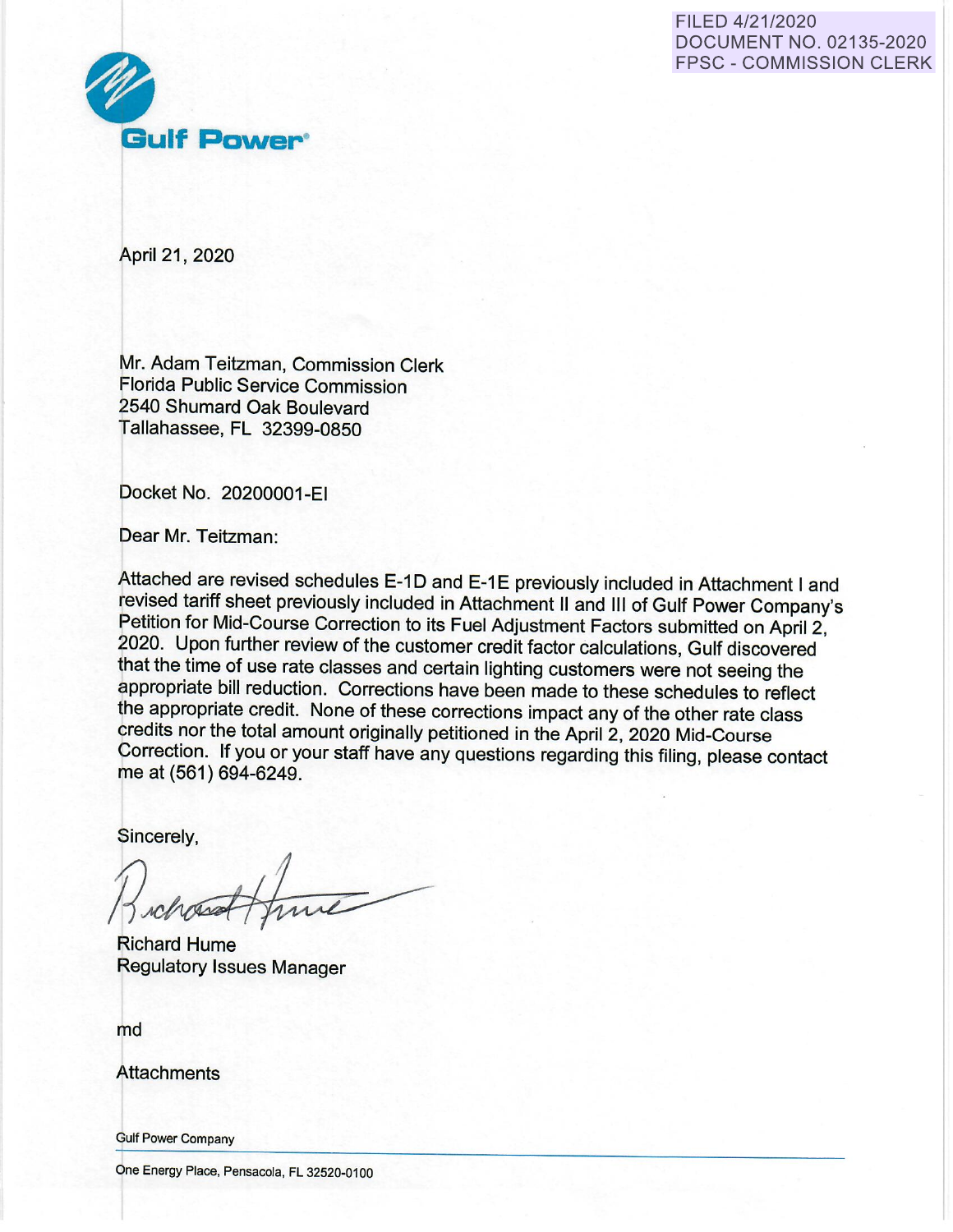### **SCHEDULE E-1D Page 1 of 2 Revised 4/20/20**

### **GULF POWER COMPANY DETERMINATION OF FUEL RECOVERY FACTOR TIME OF USE RATE SCHEDULES**

#### PROPOSED FOR THE PERIOD: MAY 2020

| Net Energy For Load %                               |        |                |                |          |
|-----------------------------------------------------|--------|----------------|----------------|----------|
| On-Peak                                             | 28.91  |                |                |          |
| Off-Peak                                            | 71.09  |                |                |          |
|                                                     | 100.00 |                |                |          |
|                                                     |        | <b>AVERAGE</b> | <b>ON-PEAK</b> | OFF-PEAK |
| True-Up                                             |        | (5.4645)       | (6.3022)       | (5.1237) |
| TOTAL                                               |        | (5.4645)       | (6.3022)       | (5.1237) |
| Revenue Tax Factor                                  |        | 1.00072        | 1.00072        | 1.00072  |
| Recovery Factor                                     |        | (5.468)        | (6.307)        | (5.127)  |
| Recovery Factor (Rounded to the nearest .001 ¢/kWh) |        | (5.468)        | (6.307)        | (5.127)  |
|                                                     | HOURS: | <b>ON-PEAK</b> | 25.13%         |          |
|                                                     |        | OFF-PEAK       | 74.87%         |          |
|                                                     |        |                | 100.00%        |          |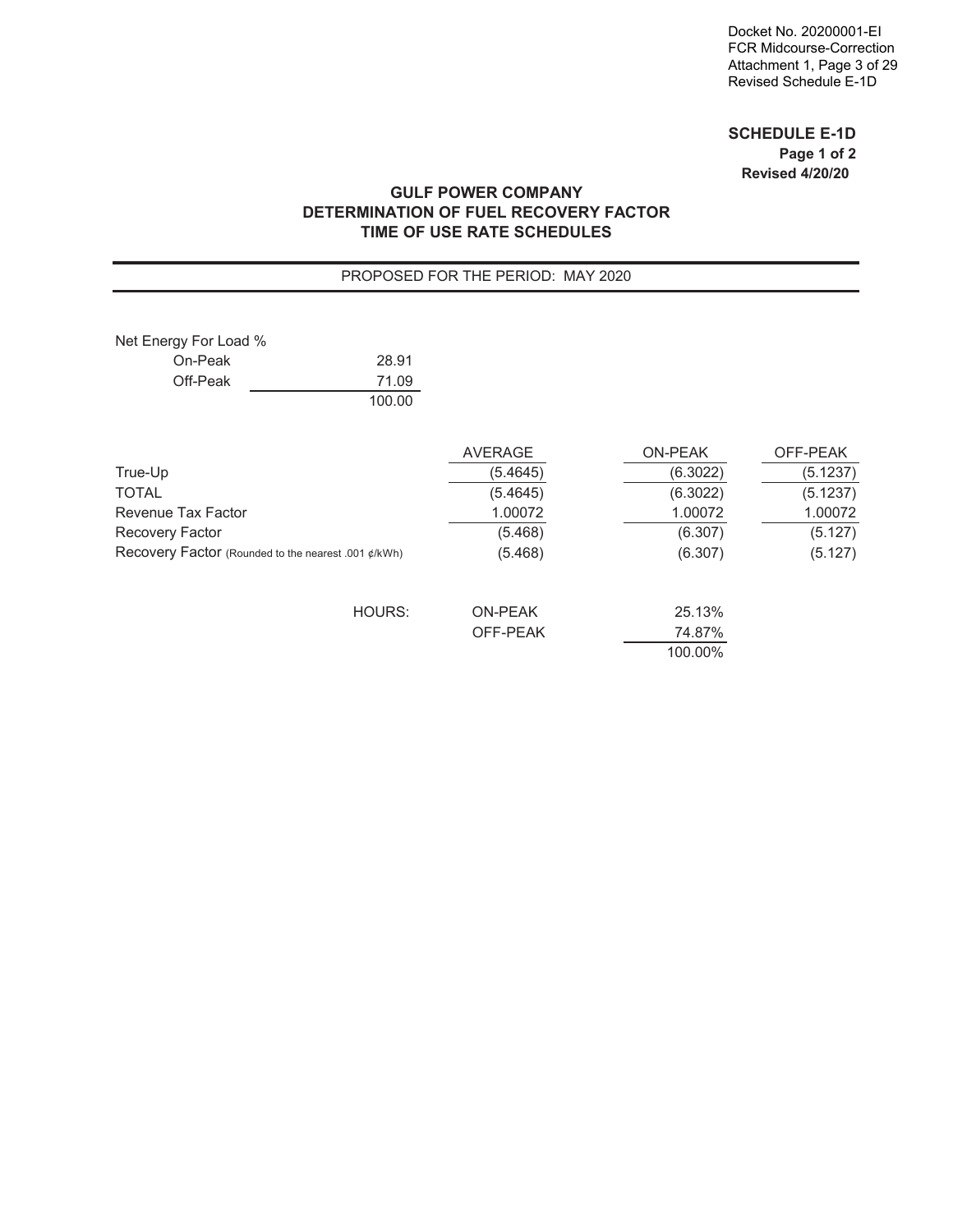|               |                            |                          |                                            |                                  | (ADJUSTED FOR LINE/TRANSFORMATION LOSSES)<br>FUEL RECOVERY FACTORS - BY RATE GROUP |               |                     |                                               |
|---------------|----------------------------|--------------------------|--------------------------------------------|----------------------------------|------------------------------------------------------------------------------------|---------------|---------------------|-----------------------------------------------|
|               |                            |                          |                                            |                                  | PROPOSED FOR THE PERIOD: May 2020                                                  |               |                     |                                               |
| $\widehat{E}$ |                            | $\widehat{2}$            | $\widehat{\mathcal{E}}$                    | $\overline{4}$                   | 6)                                                                                 | $\widehat{e}$ | $\widehat{C}$       | $\circledR$                                   |
|               |                            |                          |                                            |                                  |                                                                                    |               | Time Of Use         |                                               |
| Groups        |                            | Rate Schedules           | Average<br>Factor                          | LossMultipliers<br>Fuel Recovery | Recovery Factor<br>Fuel                                                            | Groups        | Time of Use         | Factor                                        |
| ⋖             | RS, RSVP, RSTOU            |                          | (5.468)                                    | 1.00555                          | (5.498)                                                                            | ⋖             | On-Peak             | (6.342)                                       |
| ⋖             |                            | GS, GSD, GSDT, GSTOU     | (5.468)                                    | 1.00555                          | (5.498)                                                                            |               | Off-Peak            | (5.155)                                       |
| ⋖             | OSIII                      |                          | (5.468)                                    | 1.00555                          | (5.498)                                                                            |               |                     |                                               |
| ⋖             | SBS(1)                     |                          | (5.468)                                    | 1.00555                          | (5.498)                                                                            |               |                     |                                               |
| $\mathbf{a}$  | LP, LPT, SBS (2)           |                          | (5.468)                                    | 0.99188                          | (5.424)                                                                            | $\mathbf{a}$  | On-Peak             | (6.256)                                       |
| Б             | SBS <sub>(2)</sub>         |                          | (5.468)                                    | 0.99188                          | (5.424)                                                                            |               | Off-Peak            | (5.085)                                       |
| ပ             | PX, PXT, RTP, SBS (3)      |                          | (5.468)                                    | 0.97668                          | (5.340)                                                                            | $\circ$       | On-Peak             | (6.160)                                       |
| ပ             | <b>RTP</b>                 |                          | (5.468)                                    | 0.97668                          | (5.340)                                                                            |               | Off-Peak            | (5.007)                                       |
| ပ             | SBS <sub>(3)</sub>         |                          | (5.468)                                    | 0.97668                          | (5.340)                                                                            |               |                     |                                               |
| $\Omega$      | <b>DS-I/II</b>             |                          | (5.468)                                    | 1.00560                          | $(5.453) *$                                                                        | $\Omega$      | On-Peak<br>Off-Peak | $\frac{4}{5}$<br>$\stackrel{\triangle}{\geq}$ |
|               | <b>Group D Calculation</b> |                          |                                            |                                  |                                                                                    |               |                     |                                               |
| $\frac{1}{x}$ | On-Peak                    | $(6.307)$ $\sharp$ / kWh | $\mathbf{I}$<br>0.2513<br>×                | $(1.585)$ $\phi$ / kWh           |                                                                                    |               |                     |                                               |
|               | Off-Peak                   | $(5.127)$ $\sharp$ / kWh | $\, \parallel$<br>0.7487<br>$\pmb{\times}$ | $(3.839)$ $\phi$ / kWh           |                                                                                    |               |                     |                                               |
|               |                            | Line Loss Multiplier     | $\times$                                   | $(5.423)$ ¢ / kWh<br>1.00560     |                                                                                    |               |                     |                                               |
|               |                            |                          |                                            | $(5.453)$ ¢ / kWh                |                                                                                    |               |                     |                                               |

SCHEDULE E-1E<br>Page 1 of 2<br>Revised 4/20/20 **SCHEDULE E-1E** Page 1 of 2 **Revised 4/20/20**

> **GULF POWER COMPANY FUEL RECOVERY FACTORS - BY RATE GROUP**

**GULF POWER COMPANY** 

Docket No. 20200001-EI FCR Midcourse-Correction Attachment 1, Page 5 of 29 Revised Schedule E-1E

(1) Includes SBS customers with a Contract Demand in the range of 100 to 499 kW (2) Includes SBS customers with a Contract Demand in the range of 500 to 7,499 kW

(1) Includes SBS customers with a Contract Demand in the range of 100 to 499 kW<br>(2) Includes SBS customers with a Contract Demand in the range of 500 to 7,499 kW<br>(3) Includes SBS customers with a Contract Demand over 7,499

(3) Includes SBS customers with a Contract Demand over 7,499 kW

I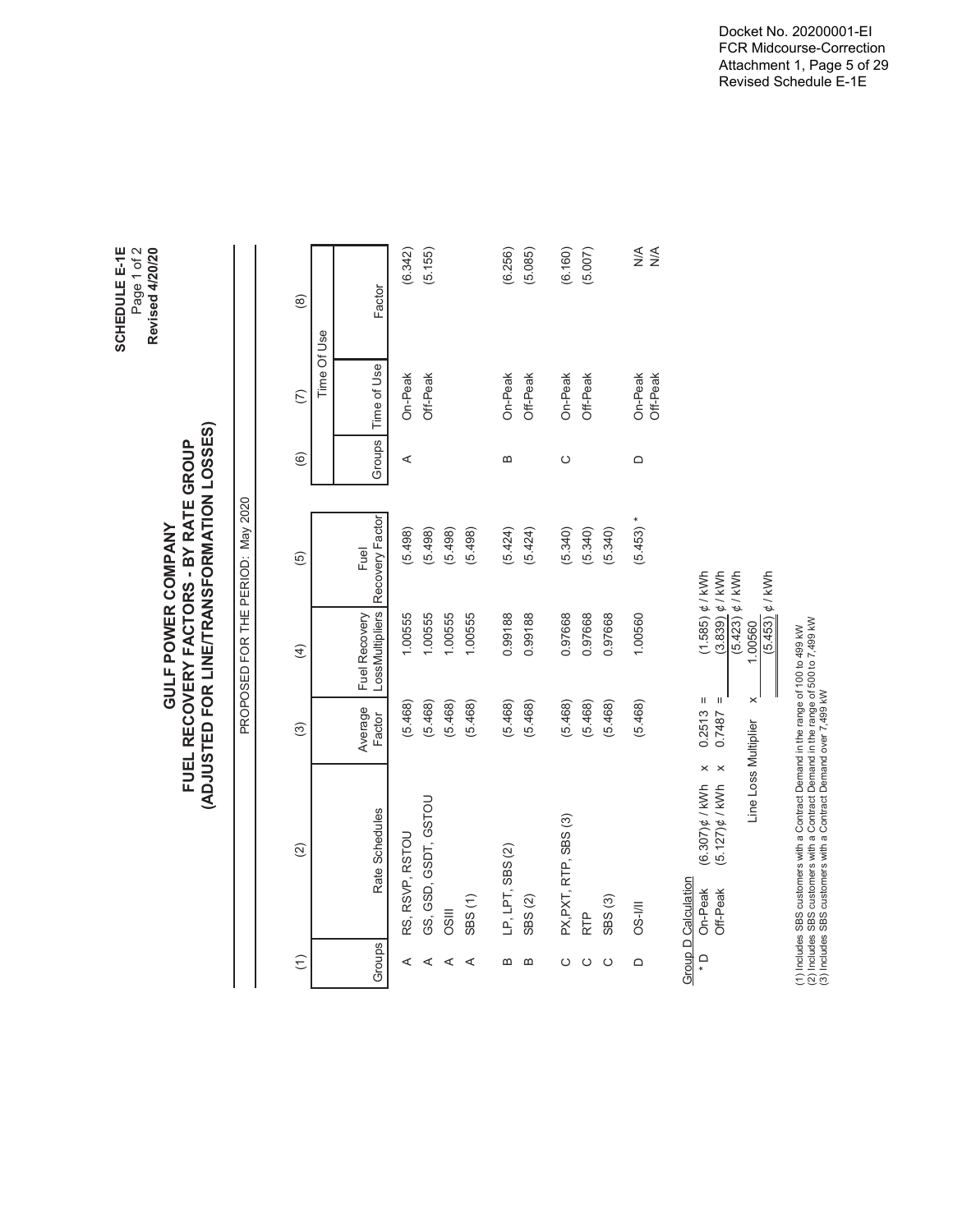Docket No. 20200001-EI FCR Midcourse-Correction Attachment II, Page 1 of 2 Revised Tariff



Section No. VI Original Sheet No. 6.34a

# **RATE SCHEDULE CR-CREDIT COST RECOVERY CLAUSE FOSSIL FUEL AND PURCHASED POWER MID-COURSE CORRECTION MAY 2020**

**PAGE 1 of 1 EFFECTIVE BEGINNING AND EXPIRING AFTER THE MAY 2020 BILLING CYCLE**

## **APPLICABILITY:**

Applicable as a modification of each filed rate of the Company in which reference is made to Rate Schedule CR.

## **DETERMINATION OF FOSSIL FUEL AND PURCHASED POWER COST RECOVERY FACTOR:**

In addition to the application of the Fuel Cost Recovery Clause factors in Rate Schedule CR, bills shall be decreased by a factor calculated in accordance with the formula and procedures specified by the Florida Public Service Commission for a May 2020 mid-course correction. Such decreases shall be adjusted for taxes which are based upon revenues.

Fuel Cost Recovery Clause factors are shown below:

|       |                                                                          |                 | TOL.            |                 |
|-------|--------------------------------------------------------------------------|-----------------|-----------------|-----------------|
| Group | <b>Schedules</b>                                                         | <b>Standard</b> | On-Peak         | Off-Peak        |
| A     | RS, RSVP, RSTOU, GS, GSD, (5.498)¢/kWh<br><b>GSDT, GSTOU, OSIII, SBS</b> |                 | $(6.342)$ ¢/kWh | $(5.155)$ ¢/kWh |
| В     | LP, LPT, SBS                                                             | $(5.424)$ ¢/kWh | $(6.256)$ ¢/kWh | $(5.085)$ ¢/kWh |
| C     | PX, PXT, RTP, SBS                                                        | $(5.340)$ ¢/kWh | $(6.160)$ ¢/kWh | $(5.007)$ ¢/kWh |
| D     | OS-VII                                                                   | $(5.453)$ ¢/kWh | N/A             | N/A             |

The recovery factor applicable for Rate Schedule SBS is based on the Customer's contract demand as follows:

| <b>Contract Demand (kW)</b> | Use Factor Applicable To: |
|-----------------------------|---------------------------|
| 100-499                     | <b>GSDT</b>               |
| 500-7499                    | I PT                      |
| 7500 and greater            | <b>PXT</b>                |

Service under this rate schedule is subject to Rules and Regulations of the Company and the Florida Public Service Commission.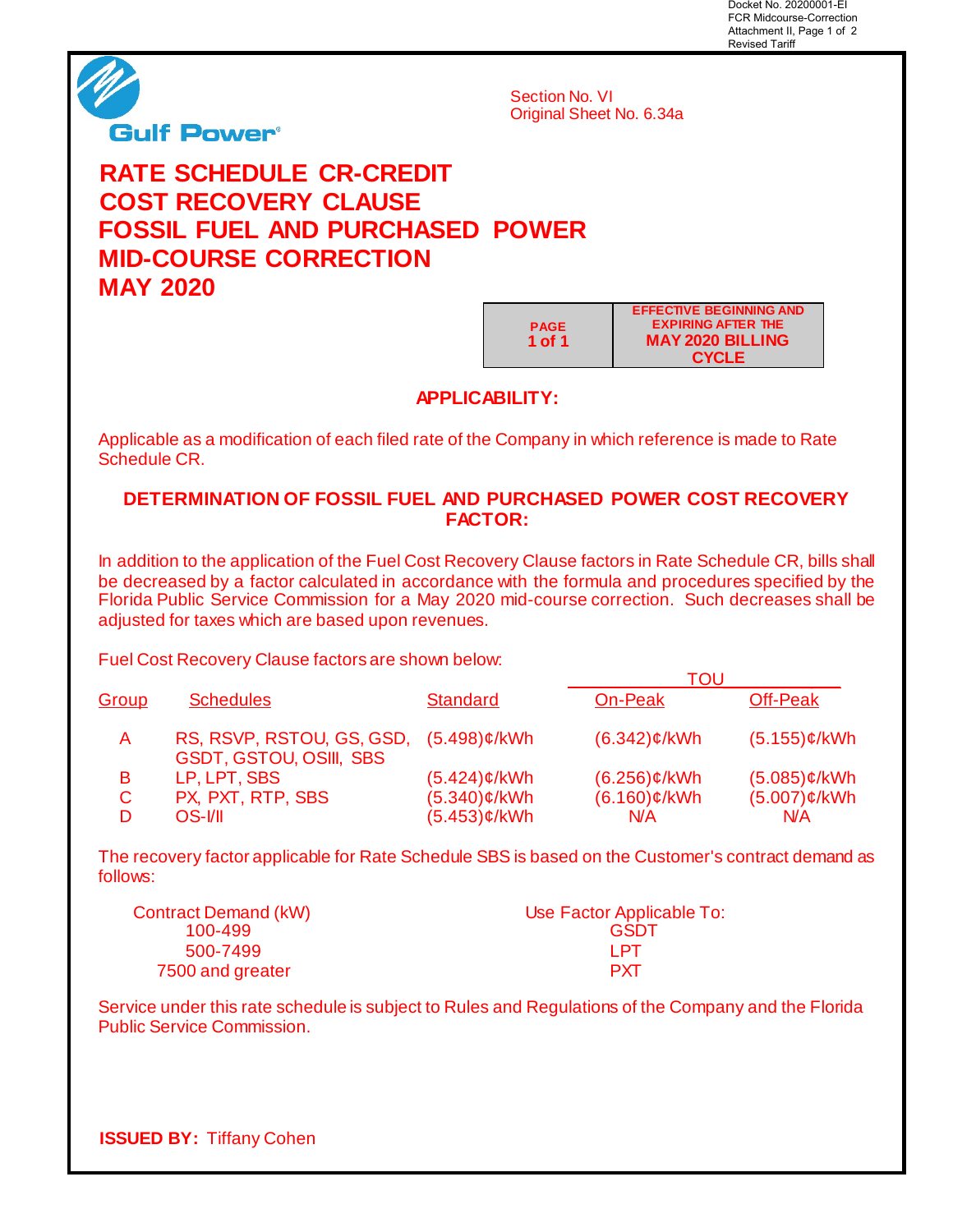Docket No. 20200001-EI FCR Midcourse-Correction Attachment II, Page 2 of 2 Revised Tariff



Section No. VI Original Sheet No. 6.34a

# **RATE SCHEDULE CR-CREDIT COST RECOVERY CLAUSE FOSSIL FUEL AND PURCHASED POWER MID-COURSE CORRECTION MAY 2020**

**PAGE 1 of 1 EFFECTIVE BEGINNING AND EXPIRING AFTER THE MAY 2020 BILLING CYCLE**

**APPLICABILITY:**

Applicable as a modification of each filed rate of the Company in which reference is made to Rate Schedule CR.

## **DETERMINATION OF FOSSIL FUEL AND PURCHASED POWER COST RECOVERY FACTOR:**

In addition to the application of the Fuel Cost Recovery Clause factors in Rate Schedule CR, bills shall be decreased by a factor calculated in accordance with the formula and procedures specified by the Florida Public Service Commission for a May 2020 mid-course correction. Such decreases shall be adjusted for taxes which are based upon revenues.

Fuel Cost Recovery Clause factors are shown below:

|              |                                                             |                 | TOU             |                 |
|--------------|-------------------------------------------------------------|-----------------|-----------------|-----------------|
| <u>Group</u> | <b>Schedules</b>                                            | Standard        | On-Peak         | Off-Peak        |
| A            | RS, RSVP, RSTOU, GS, GSD,<br><b>GSDT, GSTOU, OSIII, SBS</b> | $(5.498)$ ¢/kWh | $(6.342)$ ¢/kWh | $(5.155)$ ¢/kWh |
| B            | LP, LPT, SBS                                                | (5.424)¢/kWh    | $(6.256)$ ¢/kWh | $(5.085)$ ¢/kWh |
| C            | PX, PXT, RTP, SBS                                           | (5.340)¢/kWh    | $(6.160)$ ¢/kWh | $(5.007)$ ¢/kWh |
| D            | OS-I/II                                                     | (5.453)¢/kWh    | N/A             | N/A             |

The recovery factor applicable for Rate Schedule SBS is based on the Customer's contract demand as follows:

| Contract Demand (kW) | Use Factor Applicable To: |
|----------------------|---------------------------|
| 100-499              | <b>GSDT</b>               |
| 500-7499             | I PT                      |
| 7500 and greater     | <b>PXT</b>                |

Service under this rate schedule is subject to Rules and Regulations of the Company and the Florida Public Service Commission.

**ISSUED BY:** Tiffany Cohen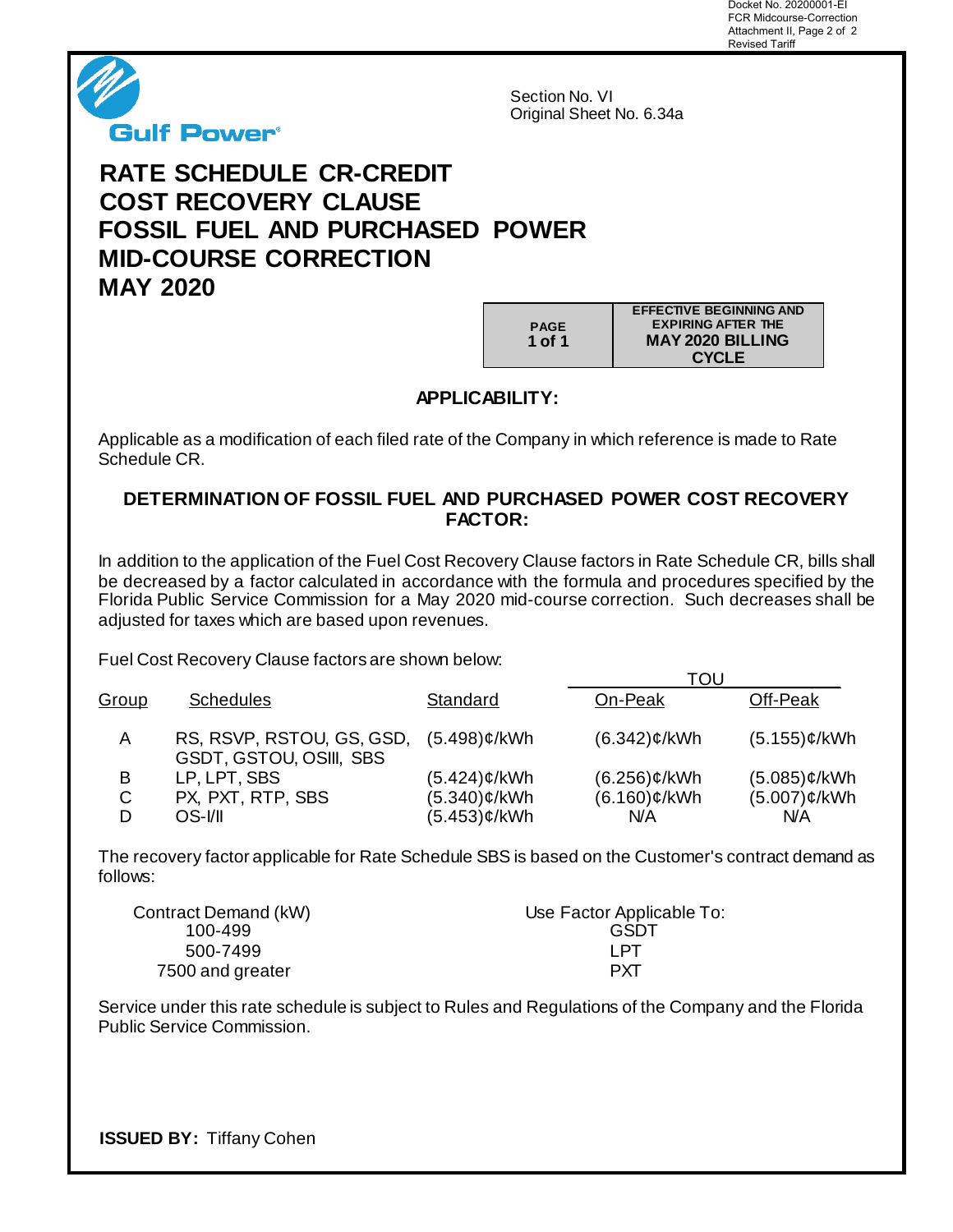Docket No. 20200001-EI FCR Midcourse-Correction Attachment III, Page 1 of 2 Revised Tariff



**Gulf Power®** 

Section No. VI First Revised Sheet No. 6.34a Cancels Original Sheet No. 6.34a

# **RATE SCHEDULE CR-CREDIT COST RECOVERY CLAUSE FOSSIL FUEL AND PURCHASED POWER MID-COURSE CORRECTION MAY 2020**

**PAGE 1 of 1**

**EFFECTIVE BEGINNING AND EXPIRING AFTER THE MAY 2020 BILLING CYCLE** 

### **APPLICABILITY:**

Applicable as a modification of each filed rate of the Company in which reference is made to Rate Schedule CR.

## **DETERMINATION OF FOSSIL FUEL AND PURCHASED POWER COST RECOVERY FACTOR:**

In addition to the application of the Fuel Cost Recovery Clause factors in Rate Schedule CR, bills shall be decreased by a factor calculated in accordance with the formula and procedures specified by the Florida Public Service Commission for a May 2020 mid-course correction. Such decreases shall be adjusted for taxes which are based upon revenues.

Fuel Cost Recovery Clause factors are shown below:

|                 |                                                                                                      |                                                   | וחד<br>᠇ᠣᠣ                                                      |                          |
|-----------------|------------------------------------------------------------------------------------------------------|---------------------------------------------------|-----------------------------------------------------------------|--------------------------|
| $C$ roun        | Schedules                                                                                            | Standard                                          | ∩n Daak                                                         | ∩ff_Daak                 |
| <del>alan</del> | <del>oonoaaroo</del>                                                                                 | जस्वा खेळा ज                                      | <del>omn oan</del>                                              | <del>om roan</del>       |
|                 | DE DEUD DETAIL LE LEF<br><del>110, 11011 , 1101 00, 00, 000,</del><br><b>GSDT, GSTOU, OSIII, SBS</b> | $(5.198)$ d/k $101$ h<br><del>וועושן טטד.ט.</del> | $(A 312)$ d $N$<br>$\sigma$ . $\sigma$ - $\sigma$ $\mu$ inverse | (5.155)¢/kWh             |
| Б               | IDT CDC                                                                                              | パス オウオキルハルト                                       | $(A \cap R) \neq (k \setminus R)$                               | <u>(5 NR5) a IIcinih</u> |
|                 | <del>- - - - - - - - - - - -</del>                                                                   | <del>וויטווען ד∠ד.ט</del>                         | <del>0.200 jymvuli</del>                                        | <del>0.000/ymvni</del>   |
| o               | DTD CRC<br>DV.<br>DVT                                                                                | パス タイのいん ルハハル                                     | $($ 4 AN) $\lambda$ / $\lambda$ / $\lambda$ / $\lambda$         | (5 NN7) <i>d</i> /k)Nh   |
|                 | 17,17,1,1,1,1,000                                                                                    | <del>סדט.ט ווא</del>                              | $\sigma$ . 100 jyrili vili                                      | <del>o.oor jy/rwni</del> |
|                 | וווו ⊃∩                                                                                              | (5 A53)よルハルト                                      | <b>NI/A</b>                                                     | N/L                      |
|                 |                                                                                                      | <del>, דטטן אווען סטד.</del>                      | ᠇᠊ᠬ᠇                                                            | ᠇᠊ᡃᠬ᠇                    |

The recovery factor applicable for Rate Schedule SBS is based on the Customer's contract demand as follows:

| Contract Demand (kW)<br><del>oontraot Domand (KW)</del> | Use Factor Applicable To: |
|---------------------------------------------------------|---------------------------|
| ᠇ᠣᠣ᠊᠇ᠣᠣ                                                 | rent<br>₩₩                |
| EOO 7400<br><del>000 1 100</del>                        |                           |
| 7500 and areater<br><del>Tooo and greater</del>         |                           |

Service under this rate schedule is subject to Rules and Regulations of the Company and the Florida Public Service Commission.

### **RESERVE FOR FUTURE USE**

**ISSUED BY:** Tiffany Cohen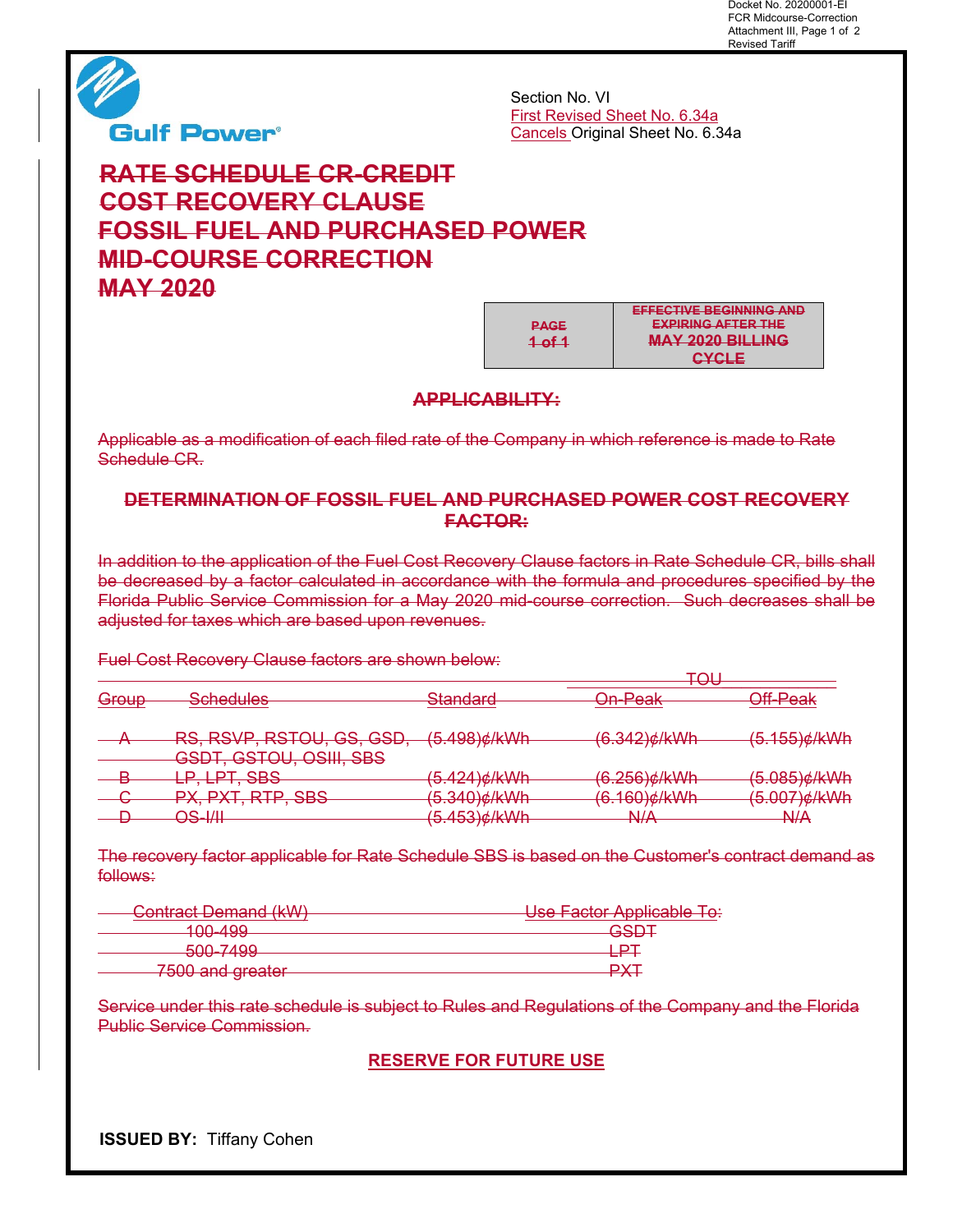Docket No. 20200001-EI FCR Midcourse-Correction Attachment III, Page 2 of 2 Revised Tariff



Section No. VI First Revised Sheet No. 6.34a Cancels Original Sheet No. 6.34a

# **RESERVE FOR FUTURE USE**

**ISSUED BY:** Tiffany Cohen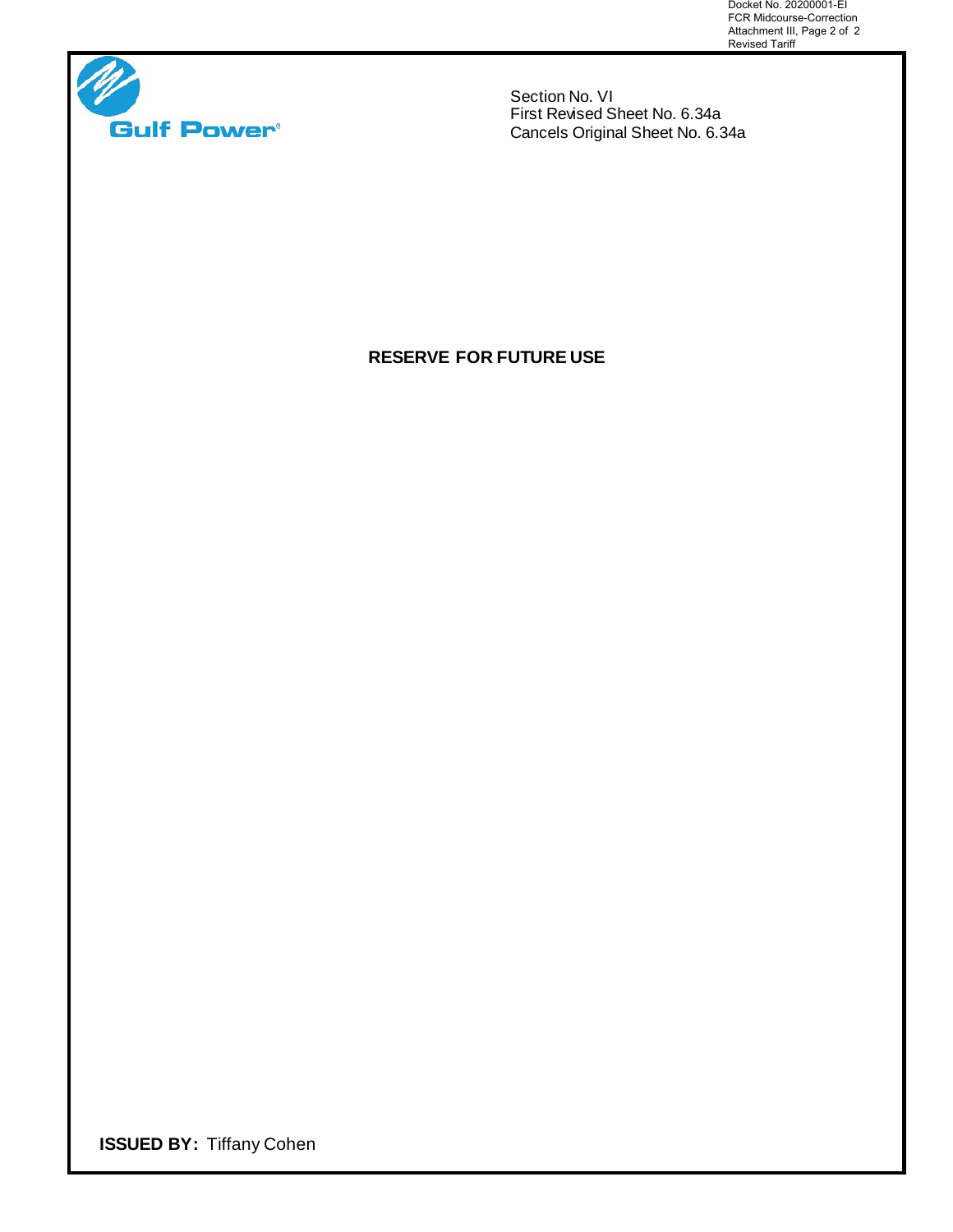### BEFORE THE FLORIDA PUBLIC SERVICE COMMISSION

#### IN RE: Fuel and Purchased Power Cost **Recovery Clause with Generating** ) **Performance Incentive Factor** (a) Docket No.: **20200001-EI**

#### **CERTIFICATE OF SERVICE**

I HEREBY CERTIFY that a true copy of the foregoing was furnished by electronic mail this 21st day of April, 2020 to the following:

Florida Public Utilities Company Florida Division of Chesapeake Utilities Corp Mike Cassel, Director Regulatory and Governmental Affairs Eighth Floor, West Tower 1750 SW 14th Street, Suite 200 Fernandina Beach, FL 32034 mcassel@fpuc.com

PCS Phosphate – White Springs c/o Stone Mattheis Xenopoulos & Brew, P.C. James W. Brew/Laura Baker 1025 Thomas Jefferson St, NW Washington, DC 20007 jbrew@smxblaw.com lwb@smxblaw.com

Duke Energy Florida Dianne M. Triplett 299 First Avenue North St. Petersburg, FL 33701 Dianne.triplett@duke-energy.com

Florida Power & Light Company Maria J. Moncada David Lee 700 Universe Boulevard (LAW/JB) Juno Beach, FL 33408-0420 Maria.moncada@fpl.com David.Lee@fpl.com

Florida Power & Light Company Kenneth Hoffman 134 West Jefferson Street Tallahassee, FL 32301 Kenneth.Hoffman@fpl.com

Ausley Law Firm JJames D. Beasley J. Jeffry Wahlen Malcolm N. Means Post Office Box 391 Tallahassee, FL 32302 jbeasley@ausley.com jwahlen@ausley.com mmeans@ausley.com

Gunster Law Firm Beth Keating 215 South Monroe Street, Suite 601 Tallahassee, FL 32301-1839 bkeating@gunster.com

Office of Public Counsel J. R. Kelly/M. Fall-Fry Patricia A. Christensen Associate Public Counsel c/o The Florida Legislature 111 W. Madison Street, Room 812 Tallahassee, FL 32399-1400 Kelly.jr@leg.state.fl.us Christensen.patty@leg.state.fl.us fall-fry.mireille@leg.state.fl.us

Duke Energy Florida, Inc. Matthew R. Bernier 106 East College Avenue, Suite 800 Tallahassee, FL 32301-7740 Matthew.bernier@duke-energy.com FLRegulatoryLegal@duke-energy.com